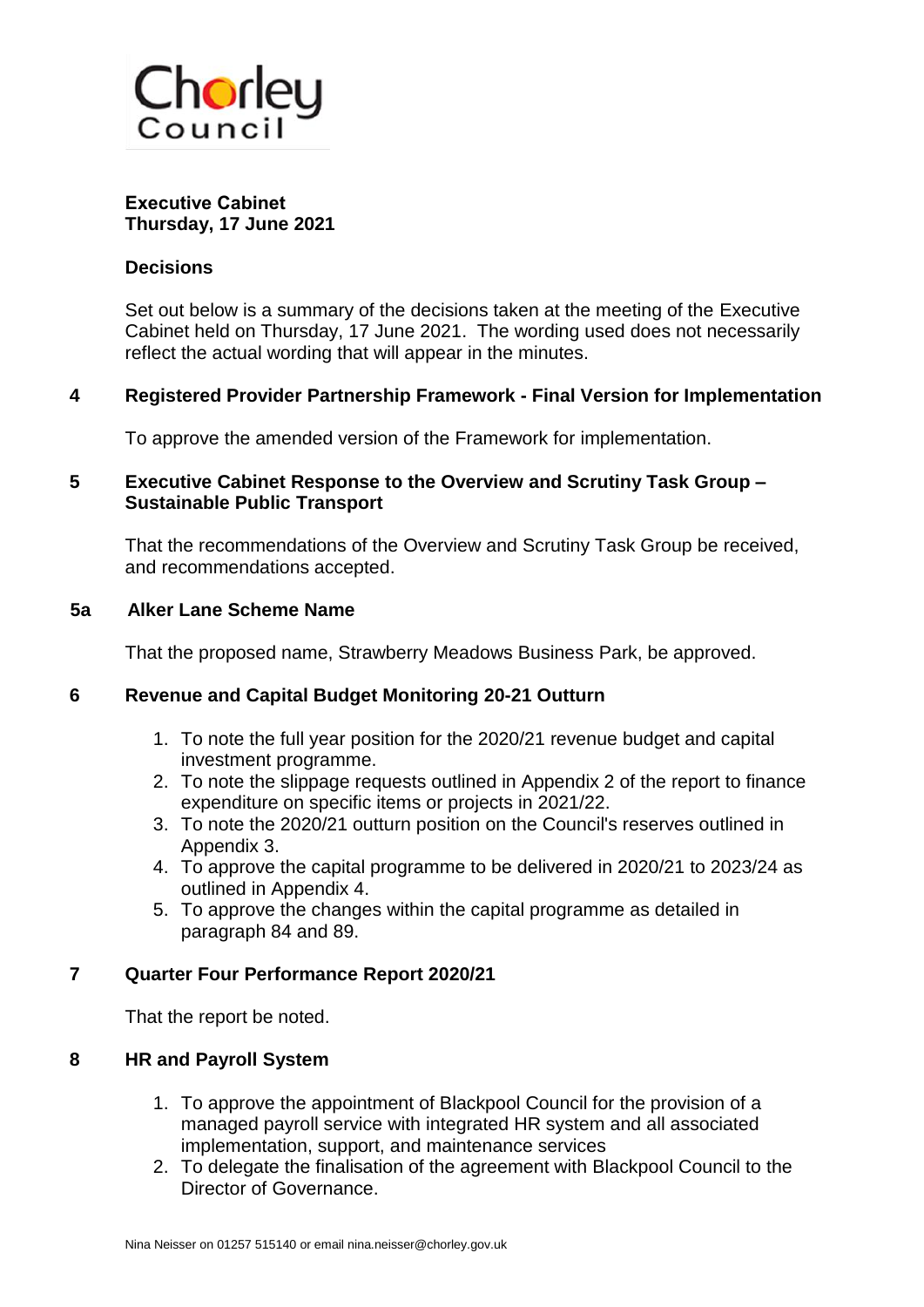### **8a Insurance Portfolio Procurement Proposals**

- 1. That Members agree to the procurement being collaborative with South Ribble Council.
- 2. That Members agree to the use of the YPO Insurance Placement Dynamic Purchasing System 978.
- 3. That Members agree the approach to be taken for Evaluation Criteria and Weightings.

### **9 Neighbourhood Working**

- 1. That the actions and timescales detailed are approved to progress Neighbourhood Working over the next 18 months and then review accordingly to measure the success and make appropriate changes where applicable.
- 2. To agree the preferred option for New Neighbourhood Area Footprint Model, subject to amending the 'Chorley Town North' neighbourhood area to 'Chorley North'.
- 3. That Neighbourhood Priority projects proposed by each area group and budget spend will be approved by Executive Member (Early Intervention) via Executive Member decision.

# **10 LCC Holiday Activity and Food Programme (HAF)**

- 1. It is recommended that Chorley Inspire Youth Zone and Chorley School Sports Partnership will deliver the HAF programme on behalf of Chorley Council.
- 2. That the total funding from LCC of £242,505 is allocated accordingly to Chorley Inspire Youth Zone and Chorley School Sports Partnership to be able to deliver the programme.

# **11 Housing Enforcement Policy 2021**

To approve the proposed policy.

# **12 Exclusion of the Public and Press**

To exclude the public and press.

# **13 Allocation of CIL - Chorley Health Centre**

To approve the Infrastructure Funding Statement (June 2021) and approve the allocation of Community Infrastructure Levy monies for **£250,000** subject to conditions for spend on the reconfiguration and modernisation of Chorley Health Centre, Collison Avenue, Chorley.

# **14 Viability of the Local Plan and Review of CIL Procurement**

- 1. Approval to allocate £90,000 of the shared Central Lancashire Local Plan Budget allocated to this piece of work, essentially meaning a cost of £30,000 to each Council.
- 2. That Chorley Council procures this work on behalf of the three Councils of Chorley, Preston and South Ribble and recoups the contributions of Preston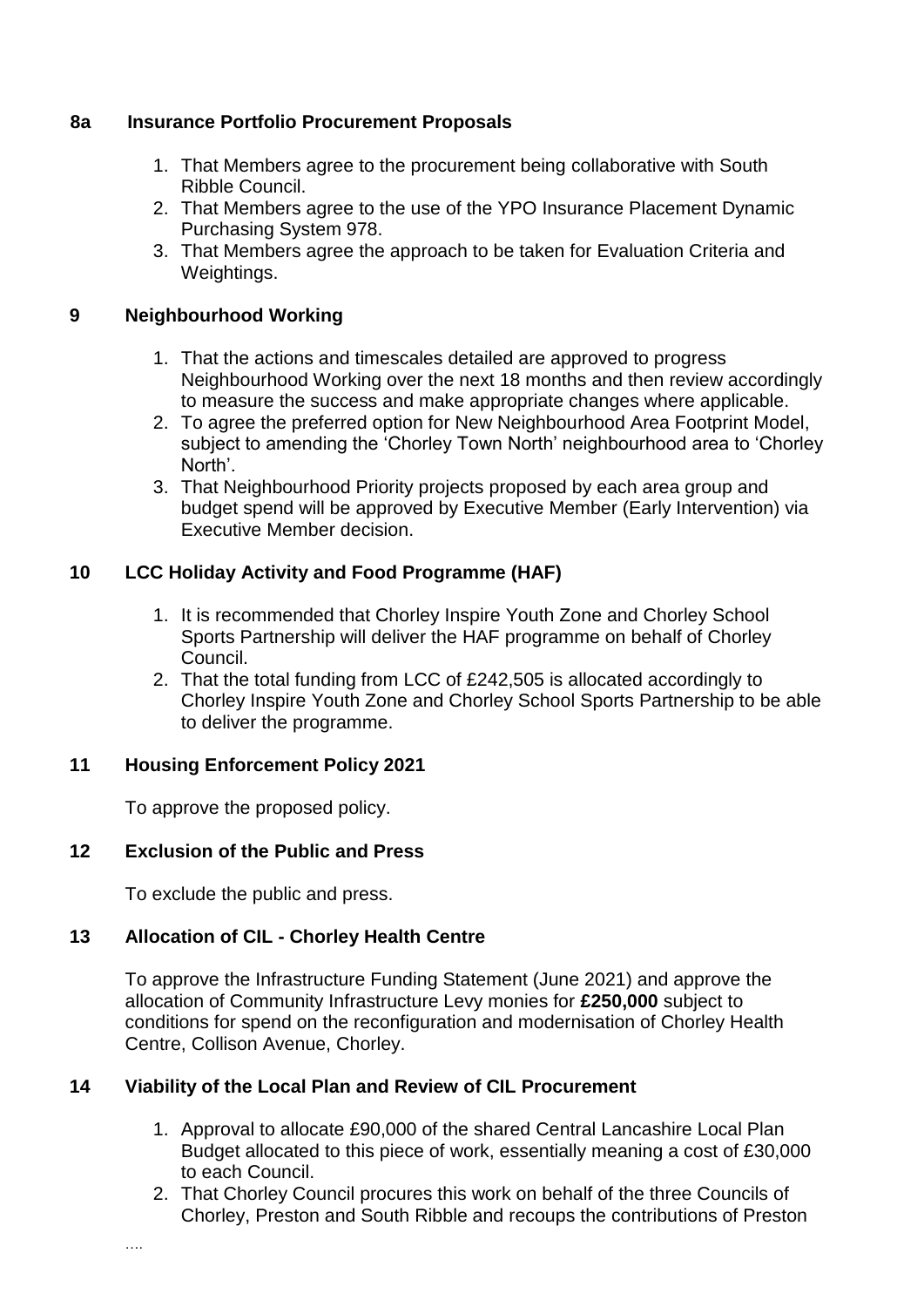and South Ribble Council following the receipt of final invoice from the contractor.

- 3. To approve the proposed evaluation criteria as set out in the tender document (see Appendix one, section 17).
- 4. Approval be given to commence the tender exercise with the decision to award the contract delegated to the Executive Member for Economic Development and Public Sector Reform.

### **15 Pod Development Site Pall Mall Chorley**

That the terms reported in the report be approved.

### **16 Market Walk Rents Position**

- 1. To approve the terms agreed in the Heads of Terms (Appendix 1) for Bodycare.
- 2. To approve the application of Covid Terms contained within the Sports Direct lease resulting in:
	- a) a rent commencement date of 5 June 2022 (subject to any further lockdown periods)
	- b) rent reverting to 5% of turnover for a maximum period of 12 months.
- 3. To request delegated authority, to Director Commercial Services in consultation with Exec Member for Resource, to negotiate outstanding claims for Covid relief with tenants outside of lease negotiations, but to note that this will be applied by way of credit notes where the tenant is in arrears, a significant amount of which is already accounted for within the bad debt provision for 2020/21.

# **18 Grant of a lease - Unit 3, Flat Iron Parade, Market Walk**

That the terms provisionally agreed are approved and the Director of Governance be authorised to complete the legal formalities.

# **19 Approval of Tender Evaluation Criteria for Security/Concierge Services**

- 1. To approve the extension of the Sector concierge contract for Primrose Gardens and Cotswold House for a maximum of 12 months (with options to terminate at 6 or 9 months should the review be concluded early).
- 2. To approve the award and extension of the Exclusec concierge contract for Strawberry Fields for a maximum of 12 months (with options to terminate at 6 or 9 months should the review be concluded early).
- 3. To approve the award and extension of the New Concept security contract for Market Walk for a maximum of 12 months (with options to terminate at 6 or 9 months should the review be concluded early).

### **20 Procurement of Electrical Contractor to Undertake Planned and Reactive Maintenance**

1. To approve the recommendation for the Council to tender for the appointment of a contractors to undertake electrical works for both reactive and planned maintenance. Contract to commence on 1 September 2021 for an initial oneyear period, with an option to extend for a further one year to 31 August 2023.